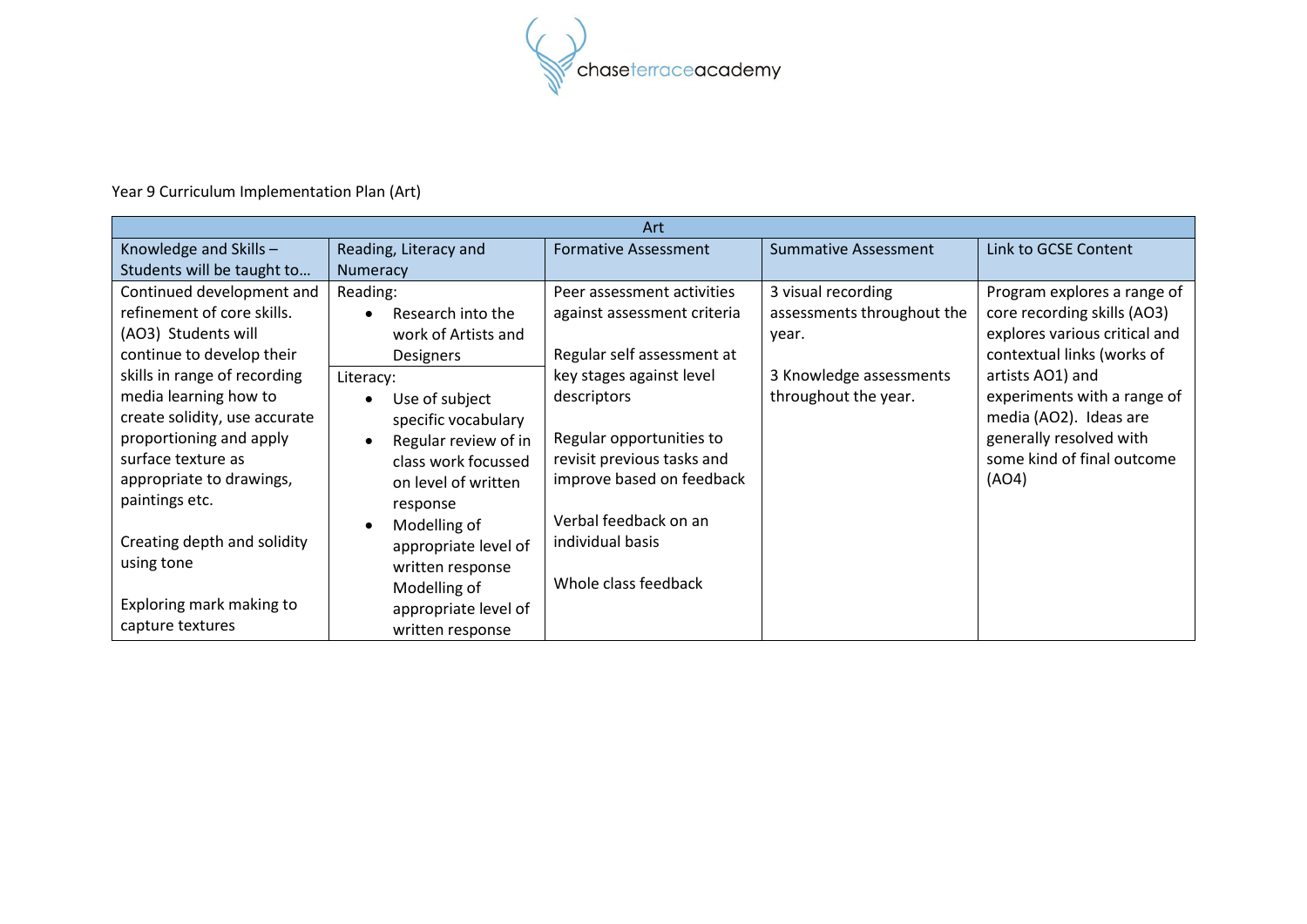

|                                  | Numeracy:                    |  |  |
|----------------------------------|------------------------------|--|--|
| Exploring and experimenting      | Scaling and<br>$\bullet$     |  |  |
| with recording materials         | measuring                    |  |  |
|                                  | Proportions and<br>$\bullet$ |  |  |
| Drawing skills build upon        | fractions.                   |  |  |
| those learnt in Y8 with          |                              |  |  |
| source images and                |                              |  |  |
| outcomes becoming                |                              |  |  |
| increasingly challenging         |                              |  |  |
|                                  |                              |  |  |
|                                  |                              |  |  |
| Students will continue to        |                              |  |  |
| work in wide range of media      |                              |  |  |
| (AO2) to including Printing      |                              |  |  |
| techniques.                      |                              |  |  |
|                                  |                              |  |  |
|                                  |                              |  |  |
| Experimenting with a range       |                              |  |  |
| of 3D media.                     |                              |  |  |
|                                  |                              |  |  |
| Media used is age                |                              |  |  |
| appropriate and builds           |                              |  |  |
| towards the skills and           |                              |  |  |
| media used at GCSE               |                              |  |  |
| <b>Outcomes are increasingly</b> |                              |  |  |
| refined and sophisticated.       |                              |  |  |
|                                  |                              |  |  |
|                                  |                              |  |  |
| Students will continue to        |                              |  |  |
| develop their critical           |                              |  |  |
| contextual understanding by      |                              |  |  |
| examining the work of a          |                              |  |  |
| range of Art practitioners       |                              |  |  |
| and designers.                   |                              |  |  |